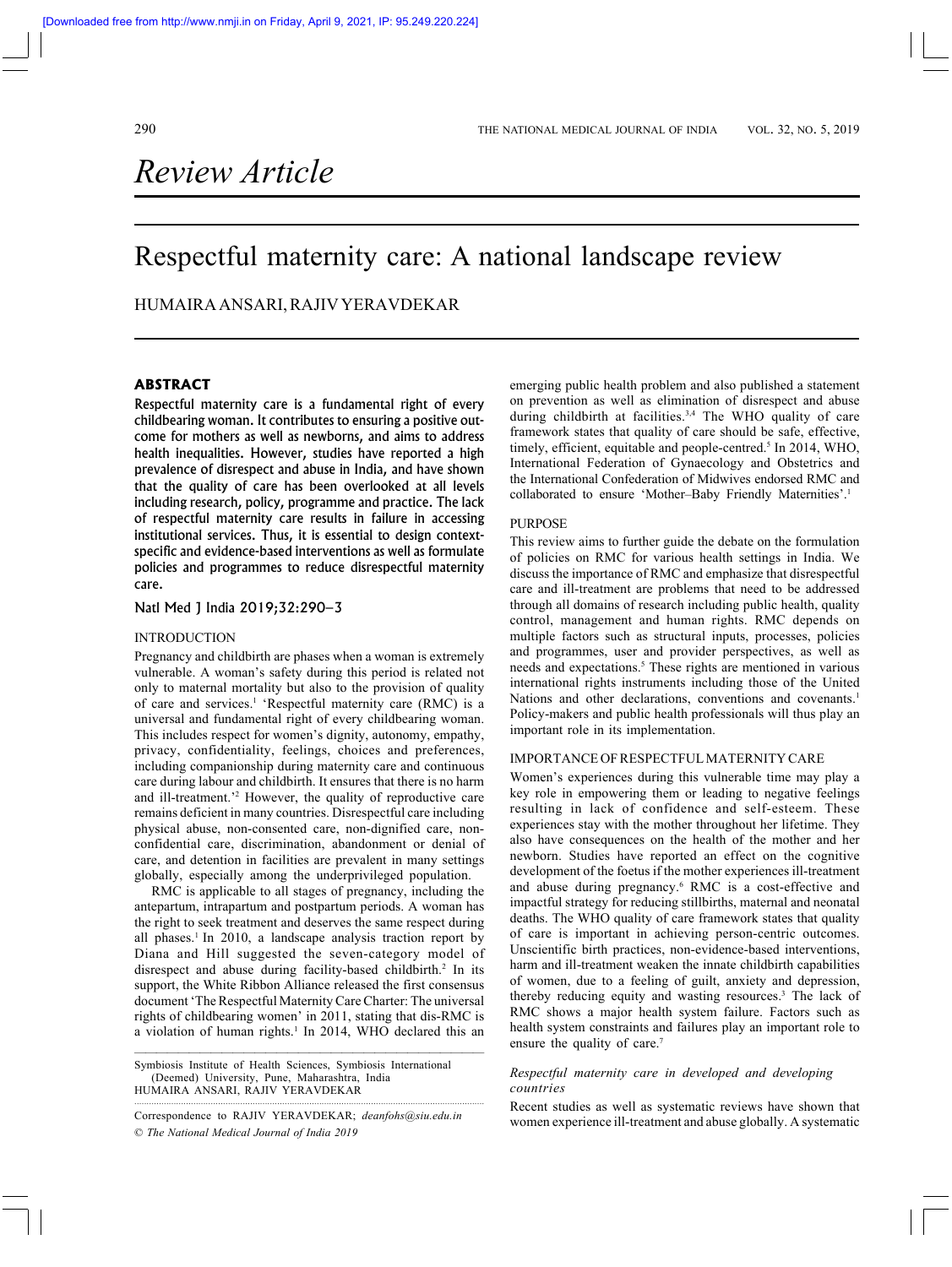ANSARI, YERAVDEKAR : RESPECTFUL MATERNITY CARE: A NATIONAL LANDSCAPE REVIEW 291

review reported the prevalence of ill-treatment from 15% to 98%.8 It also reported that globally women experience physical abuse, verbal abuse, stigma, neglect, threats, discrimination based on certain characteristics, detainments, lack of privacy, bribery and lack of essential supplies at health facilities.7,8 In Tanzania and Nigeria, the prevalence of disrespect and abuse was reported to be 19% and 98%, respectively.<sup>8</sup> The Heshima Project from Kenya showed that 1 of 5 women feel humiliated, and 9 of 10 healthcare providers have reported that women are not treated humanely.9 A systematic review from Ethiopia reported a pooled prevalence of 49.4% for disrespect and abuse.10 In Lebanon, women have reported that they are tied during labour. Similar findings have been reported from countries such as Iran, Italy, Tanzania, Ghana, Canada, Norway, Brazil, Sweden, Australia, Japan, etc.<sup>7,8</sup> A systematic review of migrant women from Europe has also reported disrespect and abuse.<sup>11</sup> Non-consented care, disrespect, abuse and other forms of illtreatment have been reported from countries in Africa, Asia, America, Oceania and Europe.<sup>8</sup> RMC is a neglected topic and its operational definition varies across the globe.8

#### INDIAN SCENARIO OF RMC

Sub-Saharan Africa and South Asia contributed to 86% of global maternal deaths in 2013, of which the number of maternal deaths in India was estimated to be 50 000 accounting for 17% of the total deaths.12 Institutional deliveries have been promoted to reduce maternal mortality and morbidity by providing cash incentives to the mothers. In India, the Janani Suraksha Yojana (JSY), a government scheme, which provides cash incentives to mothers, benefits 40% of women.<sup>13–17</sup> However, there are reports that dignity and respect are compromised at health facilities.<sup>18</sup> A systematic review has identified the pooled prevalence in India to be  $71.31\%$ .<sup>19</sup> The prevalence reported in communitybased studies was 77.32% and in hospital-based studies it was 65.38%.19 Studies have shown the prevalence of ill-treatment, disrespect and abuse at various settings including the public sector, private sector and high- and low-income settings in India. The key problems identified are lack of privacy and confidentiality, disrespect of choice to be in a comfortable position, lack of access to basic health facilities, medical care and prompt care, poor intrapartum and postpartum care and assessment, neglect, care provided by unskilled or incompetent staff, lack of communication and other infrastructural problems such as lack of cleanliness, hygiene, water, electricity and crowded rooms.20–22 Physical abuse, verbal abuse, assault, lack of emotional and cognitive support, separation from baby, lack of food, incentives, transport, informal payments, failure to provide adequate information, non-consented care and performance of unnecessary procedures are also prevalent in different settings. Lack of dignity, equity, disrespect and detainment at health facilities are reported from the recent studies.<sup>20–32</sup> A study conducted in Uttar Pradesh showed that 100% of women experience some form of ill-treatment.33 Studies have shown the prevalence of ill-treatment ranging from 20.9% to 100%.19 Some common challenges identified by the users and providers were lack of medicine and supplies, water and electricity, availability of specialist and female doctors, poor infrastructure and post-delivery counselling. The common problems identified by providers were poor referral management, vacant positions leading to lack of human resources, inadequate incentives, poor infrastructure, absence of blood banks and poor cooperation from users.<sup>24,34-36</sup> Findings from a study

conducted in Assam show that episiotomies are performed routinely even at times without anaesthesia, while WHO recommends that no more than 10% should be given episiotomies.37 It is necessary to follow evidence-based practice and train healthcare providers. For all these reasons, women prefer to deliver at home or at private hospitals, and go to the health facility late or leave soon after delivery.<sup>38-43</sup> Studies have shown that the respect, dignity, privacy and sharing of information are not considered important and part of quality care by providers.<sup>35,44</sup> These studies on perception of stakeholders, infrastructural issues, JSY, quality of care and prevalence have been conducted in Jharkhand, Haryana, Gujarat, Maharashtra, Chhattisgarh, Kashmir, New Delhi, Odisha, Karnataka, Meghalaya, Andhra Pradesh, Madhya Pradesh, Rajasthan, Uttar Pradesh and Bihar. However, most of the studies are from Uttar Pradesh, the findings of which cannot be generalized to the entire country. Only a limited number of studies focus on qualitative and quantitative aspects of RMC. The prevalence estimates are inconsistent. Information on RMC from qualitative and quantitative aspects is essential for developing context-specific policies and programmes. There is a gap between the recommended quality of care and what is delivered.20,45,46 The data show that there are limited tools for assessment of RMC47,48 and different studies have adopted different tools of assessment.

## *Susceptible population*

Studies have identified that women who are economically disadvantaged, illiterate, belong to the backward castes, migrants, from rural areas, suffer from comorbid conditions, adolescents and unmarried—are at a higher risk of facing dis-RMC.34,37 Women are also discriminated on the basis of language and religion.<sup>8</sup> Women who are not empowered, silently accept any form of treatment, do not demand quality care, are afraid to ask questions and blame themselves for lack of knowledge.

#### *Regulations and policies*

India does not have specific policies and programmes for RMC, although these rights are mentioned in various international declarations. The Ayushman Bharat Scheme, 49,50 a new initiative to ensure universal health coverage in the country, should focus on the quality of care provided under this scheme. The interventions and policies in African countries have shown that the development of policies and simple interventions when implemented across systems help in the reduction of disrespect and abuse, and raise the standards of care and satisfaction among women.51 Similarly, multi-component policies need to be implemented in India.

#### GOALS

RMC will help in achieving the Sustainable Development Goals, namely good health, well-being and reduced inequalities.

#### *Actions required/recommendations*

Some recommendations for delivering multifactorial RMC are:

- 1. To increase awareness about RMC among various stakeholders including women, healthcare providers, regulators and policy-makers with the involvement of public health experts as educators and advocates.
- 2. To seek feedback from experts to tackle the issue of disrespect.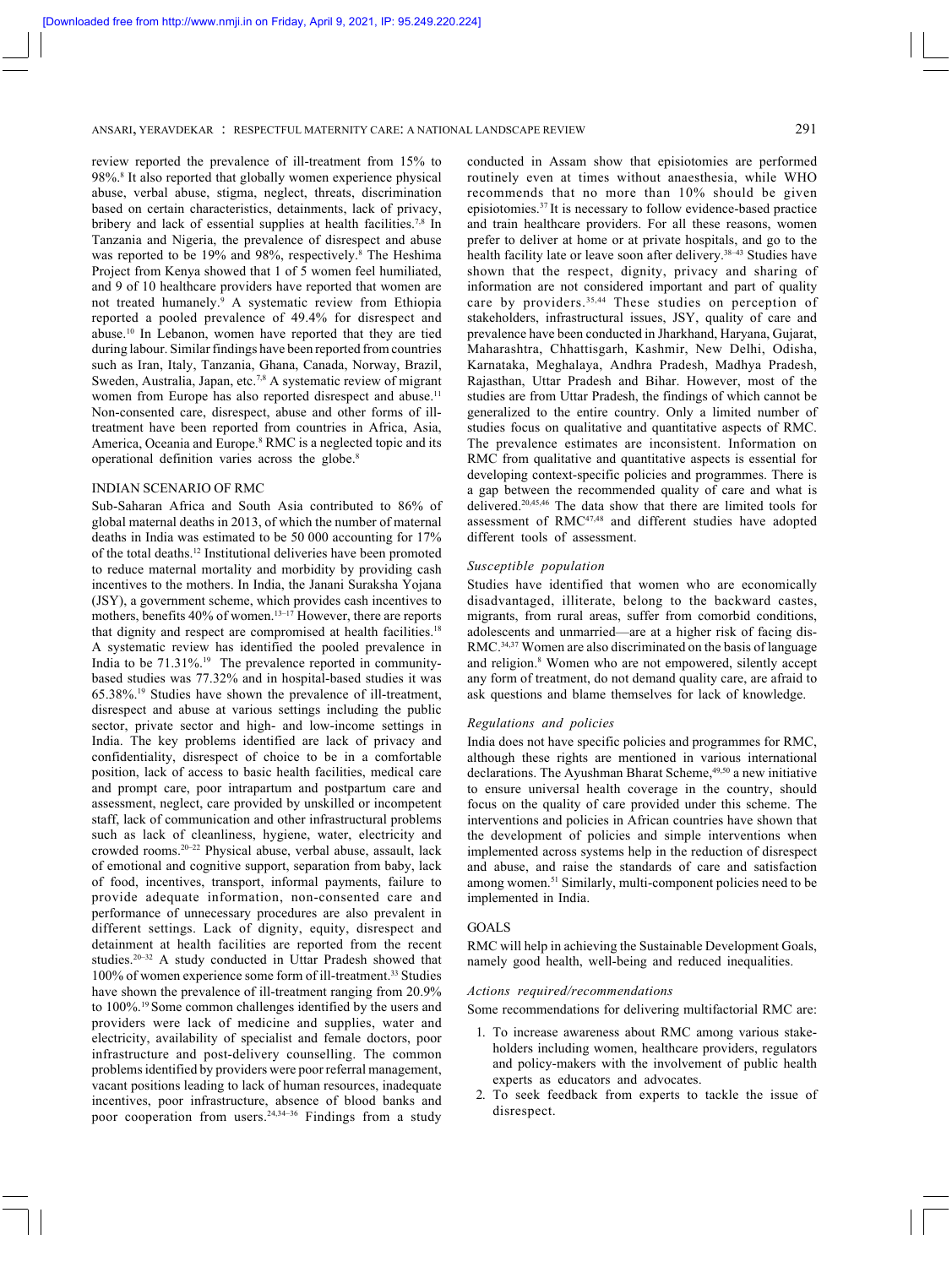## 292 THE NATIONAL MEDICAL JOURNAL OF INDIA VOL. 32, NO. 5, 2019

- 3. To implement regulatory policies and programmes by formulating standardized protocols, operational plans and guidelines for different health settings.
- 4. To ensure women autonomy and empowerment by instituting mechanisms of accountability based on women's experiences.
- 5. To ensure outcome-based quality care that addresses concerns of stakeholders with a positive deviance approach. This will help in understanding whether or not a certain approach in the implementation of RMC will be feasible, acceptable and relevant to a specific context.
- 6. To address infrastructural barriers, although non-availability of resources should not inhibit the implementation of RMC through other approaches.
- 7. To demand greater accountability from higher authorities.
- To have a mechanism for monitoring and evaluation to identify input, output, impact and benefit of policies and programmes.
- 9. To establish redressal and grievance cells at all hospitals.
- 10. To conduct audits and exit interviews and get feedback from clients to identify barriers and for utilization of services and quality.
- 11. To improve quality through partnerships and community involvement.
- 12. To forge joint efforts by various stakeholders, policymakers, government authorities, United Nations, nongovernmental organizations, public and private health facilities and women's groups to help achieve the desired standard of RMC.

## THE PROBLEMS AND CHALLENGES

In a diverse country such as India, with a high prevalence of disrespect and abuse across settings, it is a challenge to address the concerns of stakeholders and implement contextspecific programmes and policies. The term RMC has been conceptualized differently in different settings. The methodologies adopted in various studies to study RMC are inconsistent. The main barriers are the definition, assessment and measurement of RMC. Context-specific and evidence-based guidelines are lacking. Officially reported cases of disrespect, abuse and illtreatment represent only the tip of an iceberg. Underequipped health systems, inadequate staff, insufficient supplies, lack of infrastructure and inadequate pay of healthcare personnel are barriers to the implementation of RMC.<sup>52</sup>

#### FUTURE RESEARCH

- 1. To develop and validate tools to assess and measure RMC for Indian settings
- 2. To assess the prevalence of disrespect and abuse using standardized methodologies
- 3. To develop appropriate policies and programmes
- 4. To develop evidence-based interventions
- 5. To examine the similarities and differences in perspectives and experiences of various stakeholders to provide evidence, based on which standards, protocols and guidelines can be designed, and policies and programmes can be implemented effectively. It will further help in identifying drivers to access of care and utilization of the care, thus helping and supporting other researchers, policy-makers and public health professionals in making informed decisions and establishing and implementing mechanisms for accountability.

6. To implement and study short-term and long-term effects of policies.

## **CONCLUSION**

Designing tailored interventions, policies and programmes for various dynamic systems and regular monitoring and evaluation will help in achieving RMC at the national level. Only when steps are taken for implementation can the effects be studied. This will not only address maternal mortality through the delivery of care but also focus on the quality of care with a more defined and standardized approach.

#### ACKNOWLEDGEMENT

Dr Humaira Ansari received the DST Inspire Fellowship from the Department of Science and Technology, Government of India.

*Conflicts of interest.* None declared

#### **REFERENCES**

- 1 The White Ribbon Alliance for Safe motherhood. Respectful Maternity Care: The universal rights of childbearing women. White Ribbon Alliance; 2011. Available at *www.whiteribbonalliance.org/wp-content/uploads/2017/11/Final\_RMC\_ Charter.pdf* (accessed on 10 Jul 2019).
- 2 Diana B, Hill K. Exploring evidence for disrespect and abuse in facility-based childbirth: Report of a landscape analysis; 2010. Available at *www.urc chs.com/ uploads/resourceFiles/Live/RespectfulCareatBirth920101Final.pdf* (accessed on 10 Jul 2019).
- 3 World Health Organization. Recommendations: Intrapartum care for a positive childbirth experience. Geneva:WHO; 2018. Available at *www.who.int/ reproductivehealth/publications/intrapartum-care-guidelines/en/* (accessed on 10 Jul 2019).
- 4 World Health Organization. The prevention and elimination of disrespect and abuse during facility-based childbirth: Statement. Geneva:WHO; 2014. Available at *www.who.int/reproductivehealth/topics/maternal\_perinatalstatement childbirth/en*/ (accessed on 10 Jul 2019).
- 5 Tunçalp Ö, Were WM, MacLennan C, Oladapo OT, Gülmezoglu AM, Bahl R, *et al.* Quality of care for pregnant women and newborns—the WHO vision. *BJOG* 2015;**122:**1045–9.
- 6 The Lancet. Maternal Health Series: Global research and evidence. *The Lancet*; 2016. Available at *www.maternalhealthseries.org* (accessed on 10 Jul 2019).
- 7 Shakibazadeh E, Namadian M, Bohren MA, Vogel JP, Rashidian A, Nogueira Pileggi V, et al. Respectful care during childbirth in health facilities globally: A qualitative evidence synthesis. *BJOG* 2018;**125:**932–42.
- 8 Bohren MA, Vogel JP, Hunter EC, Lutsiv O, Makh SK, Souza J, *et al.* The mistreatment of women during childbirth in health facilities globally: A mixedmethods systematic review. *PLoS Med* 2015;**12:**1–32.
- 9 Warren CE, Ndwiga C, Sripad P, Medich M, Njeru A, Maranga A, *et al.* Sowing the seeds of transformative practice to actualize women's rights to respectful maternity care: Reflections from Kenya using the consolidated framework for implementation research. *BMC Womens Health* 2017;**17:**69.
- 10 Kassa ZY, Husen S. Disrespectful and abusive behavior during childbirth and maternity care in Ethiopia: A systematic review and meta analysis. *BMC Res Notes* 2019;**12:**1–6.
- 11 Fair F, Raben L, Watson H, Vivilaki V, Muijsenbergh M van den, Soltani H, *et al.* Migrant women's experiences of pregnancy, childbirth and maternity care in European countries: A systematic review. 2020;**15:**1–26.
- 12 World Health Organization, United Nations Children's Fund, United Nations Population Fund, World Bank, United Nations Population Division. Trends in Maternal Mortality: 1990 to 2013. Geneva:WHO; 2014. Available at *www.who. int/reproductivehealth/publications/monitoring/maternal-mortality-2013/en/* (accessed on 10 Jul 2019).
- 13 Santhya KG, Jejeeboy SJ, Acharya R, Francis ZA. Effects of the Janani Suraksha Yojana on maternal and newborn care practices: Women's experiences in Rajasthan. New Delhi:Population Council; 2011. Available at https://knowledgeco. *popcouncil.org/departments\_sbsr-pgy/15/* (accessed on 10 Jul 2019).
- 14 Chaturvedi S, De Costa A, Raven J. Does the Janani Suraksha Yojana cash transfer programme to promote facility births in India ensure skilled birth attendance? A qualitative study of intrapartum care in Madhya Pradesh. *Glob Health Action* 2015;**8:**27427.
- 15 Coffey D. Costs and consequences of a cash transfer for hospital births in a rural district of Uttar Pradesh, India. *Soc Sci Med* 2014;**114:**89–96.
- 16 Issac A, Chatterjee S, Srivastava A, Bhattacharyya S. Out of pocket expenditure to deliver at public health facilities in India: A cross sectional analysis. *Reprod Health* 2016;**13:**99.